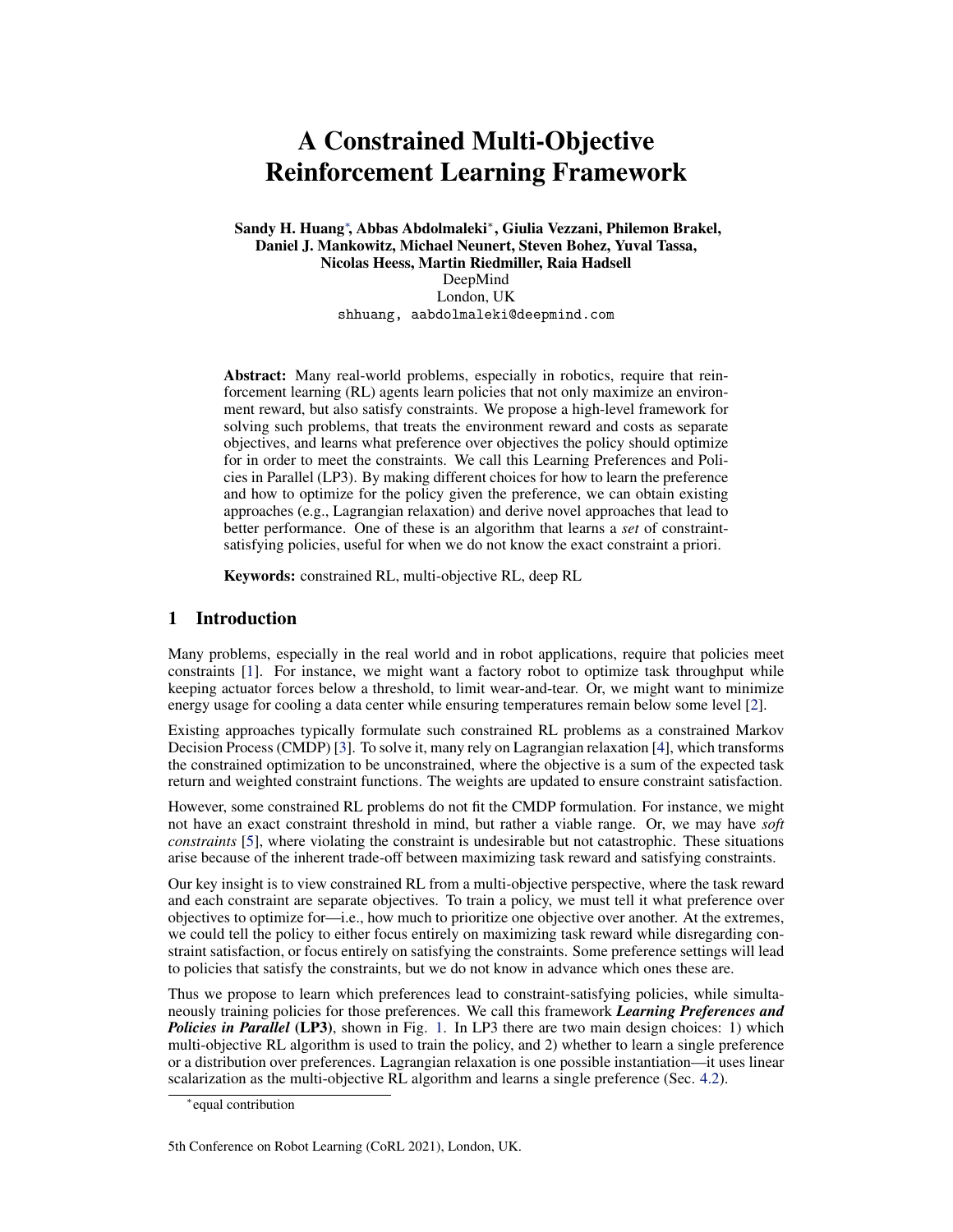<span id="page-1-0"></span>

| Module | learn policy, for the current preferences<br>e.g. with linear scalarization or distributional | <b>Algorithm</b>                                        | Module 1<br>Module 2                                                                    |                  |
|--------|-----------------------------------------------------------------------------------------------|---------------------------------------------------------|-----------------------------------------------------------------------------------------|------------------|
| Module | learn preferences to satisfy constraints<br>single $\epsilon$ vs. distribution $p(\epsilon)$  | Lagrangian relaxation<br>LP3 [MO-MPO]<br>LP3 [MO-MPO-D] | linear scalarization<br>distributional (MO-MPO)<br>distributional (MO-MPO) distribution | single<br>single |

Figure 1: We use our proposed framework (left), Learning Preferences and Policies in Parallel (LP3), to derive two novel algorithms for constrained RL by making different design choices (in italics).

We explore two other instantiations of our framework. In the first, to train the policy we use a stateof-the-art multi-objective RL algorithm, Multi-Objective Maximum a Posteriori Optimization (MO-MPO) [\[6\]](#page-8-0). In the second, we learn a probability distribution over preferences, based on how likely they are to lead to constraint-satisfying policies. This enables finding a *set* of constraint-satisfying policies in a single training run, that differ in terms of task return and constraint performance.

Our main contributions, among others, are:

- We propose a multi-objective framework for constrained RL, called LP3 (Sec. [4\)](#page-3-0). This is a general framework, that includes Lagrangian relaxation as one possible instantiation. Although the connection between constrained and multi-objective problems is intuitive [\[7,](#page-8-0) [8\]](#page-8-0), our work is the first to leverage this to create novel algorithms for constrained RL.
- Based on this framework, we derive two novel algorithms for constrained RL. One of these is the first algorithm, to the best of our knowledge, for finding a set of constraint-satisfying policies—this is important when the constraint is soft or not exactly known a priori.
- We run extensive experiments that compare these two new approaches with Lagrangianbased approaches on continuous control tasks across three task suites, including highdimensional locomotion tasks. Videos are at <http://sites.google.com/view/cmorl>.

# 2 Related Work

Constrained reinforcement learning. Constrained RL algorithms learn policies that satisfy constraints while maximizing task return. Many approaches formulate this problem as a CMDP and use Lagrangian relaxation [\[4\]](#page-8-0). Recent works claim this converges to constraint-satisfying [\[9\]](#page-8-0) or optimal [\[10\]](#page-8-0) solutions. Other works seek to stabilize this optimization by incorporating convex relaxations [\[11\]](#page-8-0) or derivatives of the constraint function [\[12\]](#page-8-0). Others have applied Lagrangian relaxation to mean-value constraints [\[9\]](#page-8-0), convex set constraints [\[13\]](#page-8-0), and local constraint satisfaction [\[14\]](#page-8-0).

For soft constraints, MetaL [\[5\]](#page-8-0) uses meta-gradients to adjust the Lagrangian learning rate, to find a single policy that achieves high task reward without overly violating the constraints. However, this particular trade-off between the reward and cost may not be desirable. Instead, we propose an approach that returns a *set* of policies to choose from, that make different trade-offs.

Safe reinforcement learning. In safe RL, the aim is to achieve constraint satisfaction not only at deployment, but also during learning [\[15\]](#page-8-0). Recent works for deep RL modify the policy improvement step to guarantee that the policy will never violate constraints during training [\[16,](#page-8-0) [17,](#page-8-0) [18,](#page-9-0) [19,](#page-9-0) [20,](#page-9-0) [21\]](#page-9-0). These approaches require, however, that the initial policy (nearly) satisfies the constraints; otherwise, performance may decrease significantly [\[22\]](#page-9-0). We focus on constrained RL, rather than safe RL, but we discuss how to extend our approach to reduce constraint violation during training (Sec. [6\)](#page-7-0).

Multi-objective reinforcement learning. In our framework, the policy is trained with multiobjective RL (MORL). MORL consists of single-policy and multi-policy approaches. Single policy methods learn a policy that is optimal for a given trade-off. Most rely on linear scalarization [\[23\]](#page-9-0), which restricts solutions to the convex portions of the Pareto front and can be sensitive to reward scales. Non-linear scalarizations exist [\[24,](#page-9-0) [25,](#page-9-0) [26\]](#page-9-0), but these are harder to combine with value-based RL and have seen limited use in deep RL. Recently, Abdolmaleki et al. [\[6\]](#page-8-0) introduced MO-MPO, a single-policy approach that does not rely on scalarization and is invariant to reward scales.

Multi-policy MORL aims to find a *set* of policies that covers the whole Pareto front. Recent works learn a manifold in parameter space [\[27,](#page-9-0) [28\]](#page-9-0) or combine single policy approaches with a general objective [\[29\]](#page-9-0), to directly optimize the hypervolume of the Pareto front.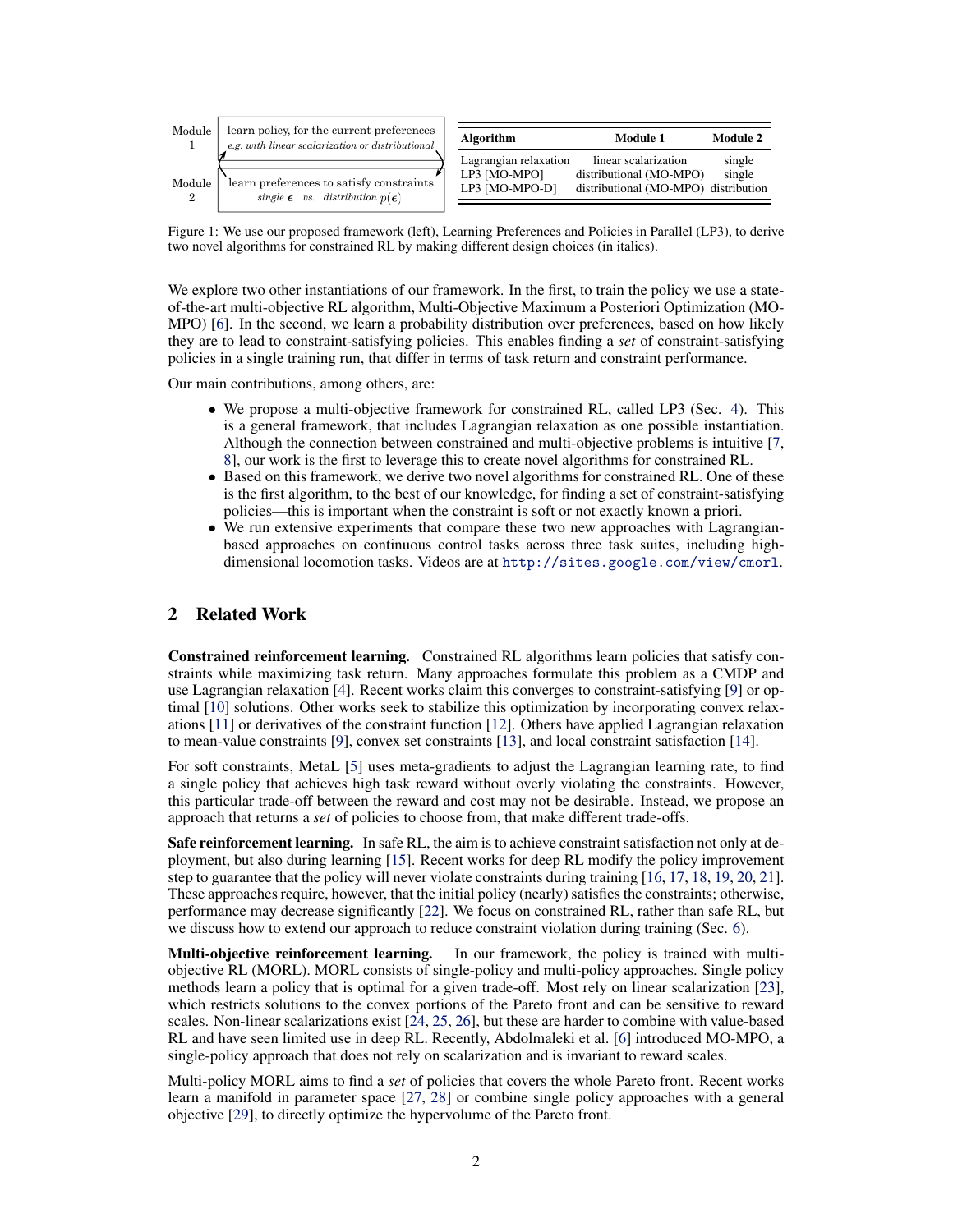## <span id="page-2-0"></span>3 Background and Notation

#### 3.1 Markov Decision Processes

A Markov Decision Process (MDP) is defined by  $\{S, A, p, r_0, \gamma\}$ : the state space S, action space A, transition function  $p(s'|s, a)$ , bounded task reward function  $r_0(s, a)$ , and discount factor  $\gamma \in [0, 1]$ .

Constrained MDP. Constrained RL problems are typically formulated as constrained MDPs (CMDP). A CMDP is defined by  $\{S, A, p, r_{0:K}, \beta_{1:K}, \gamma\}$ . Compared to a regular MDP, a CMDP includes additional constraint-specific reward functions  $\{r_k(s, a)\}_{k=1}^K$  with corresponding thresholds  $\{\beta_k\}_{k=1}^K$ . All reward functions  $r_k$  return scalar rewards; we will refer to these as separate *objectives*.

A policy  $\pi(a|s)$  maps from a state to a distribution over actions. Let  $J_k^{\pi} = \mathbb{E}_{\pi}[\sum_t \gamma^t r_k(s_t, a_t)]$ denote the expected return for objective k when following policy  $\pi$ , given a fixed initial state distribution. The action-value function  $Q_k^{\pi}(s, a)$  is the expected return for objective k after taking action a in state s, and then acting based on policy  $\pi$ .

The optimal solution to a CMDP is a policy that maximizes expected task return, while ensuring all other expected returns satisfy their thresholds:

$$
\max_{\pi} J_0^{\pi} \quad \text{s.t. } J_k^{\pi} \ge \beta_k \quad \forall k = 1, \dots, K. \tag{1}
$$

Many approaches for solving CMDPs are based on Lagrangian relaxation, which turns the constrained problem into the following unconstrained optimization problem:

$$
\min_{\lambda \ge 0} \max_{\pi} J_0^{\pi} + \sum_{k=1}^{K} \lambda_k \left( J_k^{\pi} - \beta_k \right). \tag{2}
$$

These approaches alternate between optimizing the Lagrange multipliers  $\lambda_k$  and the policy  $\pi$ .

**Multi-Objective MDP.** A multi-objective MDP (MO-MDP) is defined by  $\{S, A, p, r_{0:K}, \gamma\}$ . In contrast to an (C)MDP, there are multiple rewards to optimize for, and no constraints. The optimal policy depends on the desired preference  $\epsilon$  across objectives. In *linear scalarization*, the preference  $\epsilon$  defines a weighting across objectives; the optimal policy is the one that maximizes  $\sum_{k=0}^{K} \epsilon_k J_k^{\pi}$ .

When no preferences are given, the solution to a MO-MDP is the set of all non-dominated policies, also known as the *Pareto front*. A policy is *non-dominated* if there is no other policy that improves its return for one objective without decreasing return for another.

#### 3.2 Multi-Objective MPO (MO-MPO)

Whereas most multi-objective RL algorithms use linear scalarization, MO-MPO [\[6\]](#page-8-0) takes a distributional approach to combining objectives. MO-MPO extends MPO [\[30\]](#page-9-0) to the multi-objective setting. MO-MPO is a policy iteration algorithm with two steps: policy evaluation and policy improvement.

**Policy evaluation.** In this step, MO-MPO evaluates the current policy  $\pi_{old}(a|s)$  by training a Q-function per objective, as according to Q-decomposition [\[31\]](#page-9-0).

**Policy improvement.** Given the previous policy  $\pi_{old}(a|s)$  and Q-functions  $\{Q_k^{old}(s, a)\}_{k=0}^K$ , in this step MO-MPO improves the policy for a given state visitation distribution  $\mu(s)$ . MO-MPO decomposes policy improvement into two steps, similar to the view proposed in Ghosh et al. [\[32\]](#page-9-0): first find per-objective improved action distributions, and then distill these into a new policy.

*Finding per-objective distributions:* For each objective k, MO-MPO computes a nonparametric policy  $q_k(a|s)$  that improves the old policy with respect to that objective, subject to a non-negative constraint  $\epsilon_k$  on the KL-divergence between the improved and old policies:

$$
\max_{q_k} \mathbb{E}_{\mu(s)} \Big[ \int_a q_k(a|s) \, Q_k^{\text{old}}(s, a) \, \text{d}a \Big] \quad \text{s.t. } \mathbb{E}_{\mu(s)} \Big[ \operatorname{KL}(q_k(\cdot|s) \, \| \, \pi_{\text{old}}(\cdot|s)) \Big] < \epsilon_k \,. \tag{3}
$$

*Learning a new parameterized policy:* MO-MPO then updates the policy via supervised learning on these nonparametric policies, subject to a trust region with bound  $\beta > 0$  for more stable learning:

$$
\min_{\theta} \sum_{k=0}^{N} \mathbb{E}_{\mu(s)} \Big[ \mathrm{KL}(q_k(\cdot|s) \, \| \, \pi_{\theta}(\cdot|s)) \Big] \quad \text{s.t. } \mathbb{E}_{\mu(s)} \Big[ \mathrm{KL}(\pi_{\text{old}}(\cdot|s) \, \| \, \pi_{\theta}(\cdot|s)) \Big] < \beta \,. \tag{4}
$$

The KL-constraints  $\{\epsilon_k\}_{k=0}^K$  encode preferences: the larger  $\epsilon_k$ , the more influence objective k has.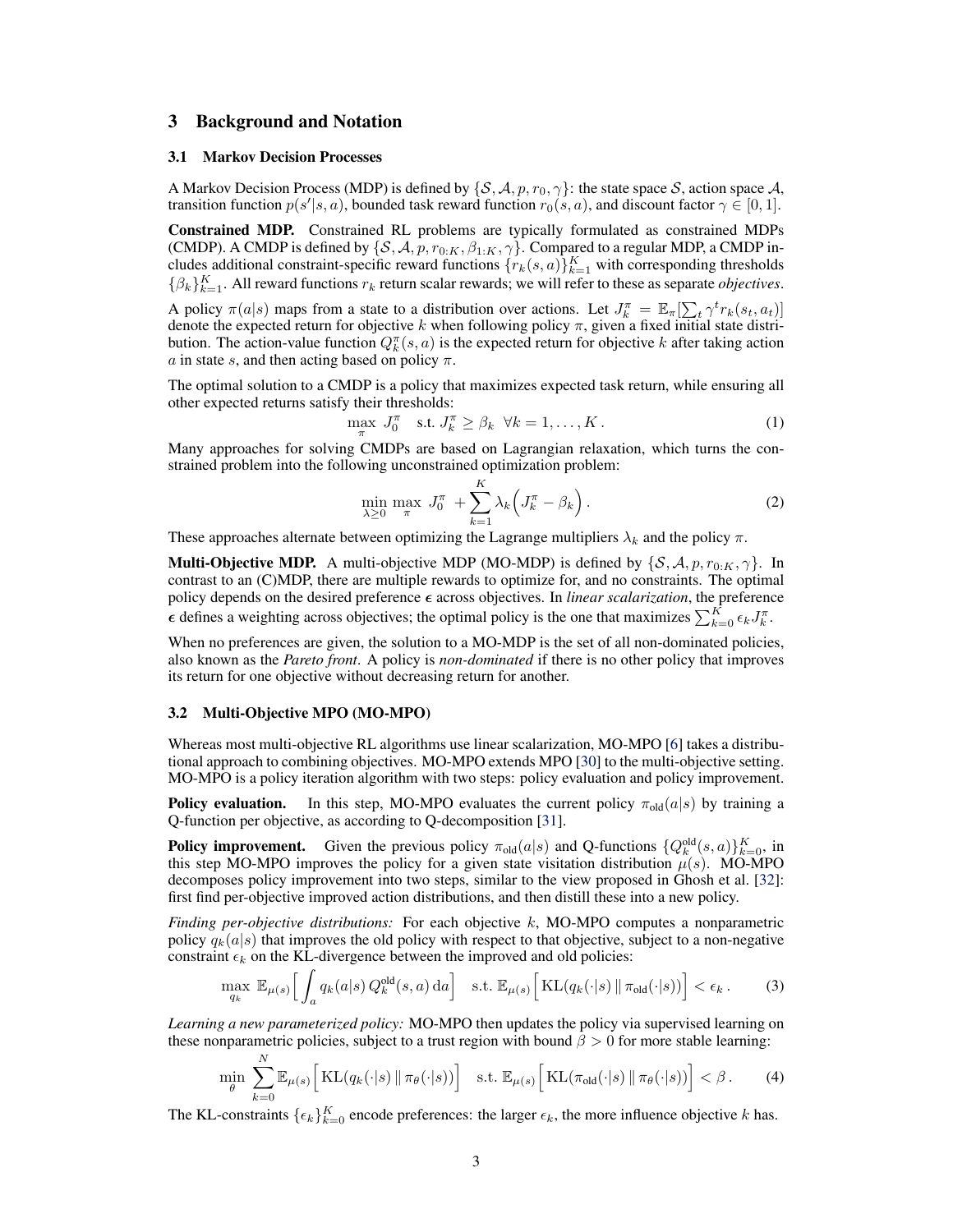## <span id="page-3-0"></span>4 Learning Preferences and Policies in Parallel (LP3)

In this section we introduce LP3, our constrained multi-objective RL framework. We first formulate the constrained RL problem as a Constrained Multi-Objective MDP (CMO-MDP). Following this, we describe how LP3 solves this MDP, and detail how Lagrangian relaxation algorithms are an instantiation of this framework. We then derive two novel constrained RL algorithms based on LP3.

#### 4.1 Constrained Multi-Objective MDP (CMO-MDP)

The CMDP formulation implies a single optimal solution. But in real-world settings, one may be considering a *range* of viable constraint thresholds, which correspond to different trade-offs between the task reward and constraints. This connects to the multi-objective setting.

We define a constrained multi-objective MDP (CMO-MDP) as  $\{S, A, p, r_{0:K}, \beta_{N:K}, \gamma\}$ , where  $N \geq 1$ . In a CMO-MDP, the optimization is over K reward functions, where N of these are task rewards, and the remaining  $K - N$  rewards have constraints on them. Thus a CMO-MDP differs from a CMDP in two key ways: 1) the optimization objective is over *all* rewards, including the constraint-specific ones; and 2) there may be multiple task rewards  $r_{0:N}$ .

A CMO-MDP compares constraint-satisfying policies in terms of their returns for the task reward *and* constraint functions—its solution is the set of all constraint-satisfying Pareto optimal policies. In contrast, a CMDP ranks policies according to only task return—its solution is the single constraintsatisfying policy with the highest task return.

#### 4.2 The LP3 Framework for Solving CMO-MDPs

We now describe LP3, a unifying framework (Fig. [1\)](#page-1-0) for deriving algorithms that solve CMDPs and CMO-MDPs. This framework has two modules: learning the policy, and learning which preference(s) (over the task and constraints) the policy should optimize for to meet the constraints.

For the first module, the key choice is which multi-objective RL algorithm (such as linear scalarization or MO-MPO) is used to train the policy  $\pi_{\theta}$  to optimize for a given preference.

For the second module, the key choice is whether to learn a single preference  $\epsilon$  or a preference distribution  $p(\epsilon)$ . The former corresponds to learning a policy  $\pi_{\theta}(a|s)$ . Learning a distribution over preferences, however, requires training a preference-conditioned policy  $\pi_{\theta}(a|s, \epsilon)$ , that learns to optimize for different preference settings. This enables finding a set of constraint-satisfying policies, produced by sampling preferences from the final  $p(\epsilon)$  and rolling out the fully-trained  $\pi_{\theta}(a|s, \epsilon)$ , conditioned on that preference. In practice, using a preference distribution can also improve learning, because training over multiple preferences enables more diverse data collection and exploration.

Note that we can use different time scales for training the two modules in this framework. In our experiments, we alternate between taking one learning step on each.

Connection to Lagrangian Relaxation. As mentioned, Lagrangian relaxation methods are equivalent to LP3 with linear scalarization and a single preference optimized using gradient descent. To show this, define the preference  $\boldsymbol{\epsilon} = [1, \lambda_1, \lambda_2, \dots, \lambda_K]^\top$ , where  $\lambda_{1:K}$  are the Lagrange multipliers. In the first module, we train the policy to maximize a linear combination of Q-values, weighted by the current preferences  $\epsilon^{old}$ :  $\sum_{k=0}^{K} \epsilon_k^{old} Q_k(a, s)$ . We can use any standard RL algorithm for this.

In the second module, given the current policy  $\pi_{old}(a|s)$ , we use gradient descent to optimize for a single preference setting  $\epsilon$  with respect to the loss  $\mathcal{L}(\epsilon > 0) = \sum_{k=1}^{K} \epsilon_k f_k$ . Here,  $f_k$  is the fitness score corresponding to whether the policy respects threshold  $\beta_k$ :

$$
f_k = \mathbb{E}_{\mu(s)} \Big[ Q_k^{\text{old}}(s, \mathbb{E}_{\pi_{\text{old}}(a|s)}[a]) \Big] - \beta_k \,. \tag{5}
$$

#### 4.3 Novel Instantiations of LP3

Making different design choices in the LP3 framework leads to two novel algorithms for constrained RL. The first replaces linear scalarization with a state-of-the-art multi-objective RL algorithm, MO-MPO. The motivation is that MO-MPO may be better at training policies for a given preference,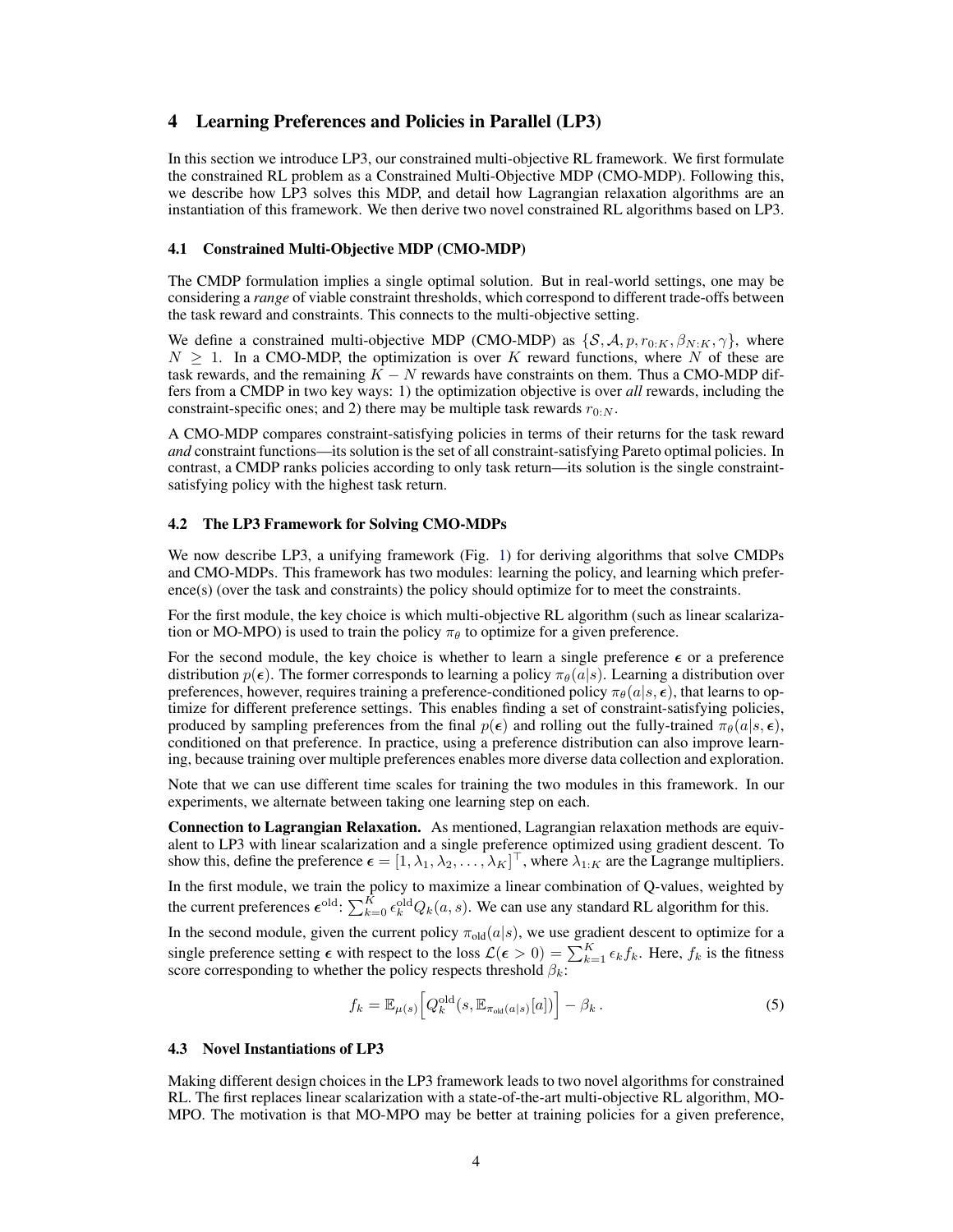<span id="page-4-0"></span>since it has been shown to outperform linear scalarization on a variety of control problems [\[6\]](#page-8-0). We call this **LP3 [MO-MPO]**. It uses the same second module (for learning the preference) as Lagrangian relaxation. The second algorithm, in addition to using MO-MPO, learns a distribution over preferences. We call this *LP3 [MO-MPO-D]* and describe it below; full details are in Appendix [E.](#page--1-0)

#### 4.3.1 Module 1: Preference-Conditioned MO-MPO

Learning a distribution over preferences requires training a preference-conditioned policy  $\pi_\theta(a|s, \epsilon)$ , but MO-MPO can only train a policy  $\pi_{\theta}(a|s)$  for a single preference  $\epsilon$ . We extend MO-MPO to train a *single* policy  $\pi_{\theta}(a|s, \epsilon)$  conditioned on preferences  $\epsilon \sim p_{old}(\epsilon)$ , by making both the policy evaluation and policy improvement steps preference-conditioned as follows.

**Preference-conditioned policy evaluation.** We evaluate the current policy  $p_{old}(\epsilon)\pi_{old}(a|s, \epsilon)$ via off-policy learning of per-objective Q-functions  $Q_k^{\pi}(a, s, \epsilon)$ . Note that these Q-functions must be preference-conditioned because the policy is. For each learning step we sample  $L$  transitions from the replay buffer,  $\{s_i, a_i, \{r_i^k\}_{k}^K, s_i'\}_{i}^L$ . Motivated by prior work on learning from off-policy data [\[33\]](#page-9-0), we use relabeling to augment the states with preferences sampled from the current preference distribution  $\epsilon_i \sim p_{old}(\epsilon)$ , resulting in transitions  $\{[s_i, \epsilon_i], a_i, \{r_i^k\}_k^K, [s_i', \epsilon_i]\}_i^L$ . Any policy evaluation algorithm can be used. We use distributional policy evaluation with 5-step return [\[34\]](#page-9-0).

**Preference-conditioned policy improvement.** This step improves the current policy  $\pi_{old}(a|s, \epsilon)$ .

*Finding per-objective distributions:* To find preference-conditioned per-objective improved action distributions  $q_k(a|s, \epsilon)$ , we optimize the following policy optimization problem for each objective:

$$
\max_{q_k} \mathbb{E}_{p_{old}(\epsilon)\mu(s)} \Big[ \int_a q_k(a|s,\epsilon) Q_k^{old}(s,a,\epsilon) da \Big] \ns.t. \mathbb{E}_{\mu(s)} \Big[ KL(q_k(\cdot|s,\epsilon) || \pi_{old}(\cdot|s,\epsilon)) \Big] < \epsilon_k \quad \forall \epsilon \sim p_{old}(\epsilon).
$$
\n(6)

This generalizes [\(3\)](#page-2-0) from MO-MPO, which assumes fixed KL-constraints  $\epsilon$ , to a distribution  $p_{old}(\epsilon)$ over KL-constraints. We use a closed-form known nonparametric solution for  $q_k$  [\[35,](#page-10-0) [30\]](#page-9-0).

*Learning a new parameterized policy:* After obtaining per-objective improved policies, we use supervised learning to distill these into a new parameterized preference-conditioned policy:

$$
\min_{\theta} \sum_{k=0}^{K} \mathbb{E}_{p_{\text{old}}(\epsilon)\mu(s)} \left[ \text{KL}(q_k(\cdot|s,\epsilon) \| \pi_{\theta}(\cdot|s,\epsilon)) \right] \quad \text{s.t. } \mathbb{E}_{p_{\text{old}}(\epsilon)\mu(s)} \left[ \text{KL}(\pi_{\text{old}} \| \pi_{\theta}) \right] < \beta. \tag{7}
$$

#### 4.3.2 Module 2: Learning Preferences

The second module optimizes the preference  $\epsilon$  or preference distribution  $p(\epsilon)$  to lead to better constraint satisfaction. This assumes fitness functions  $f_k$  that evaluate satisfaction of the constraint threshold  $c_k$ , given the current policy  $\pi_{old}$  and Q-function  $Q_k^{old, 2}$ . We can use any gradient-based algorithm to optimize the preferences, initialized by  $\epsilon_{old}$  or  $p_{old}(\epsilon)$ , to maximize the fitness.

In our empirical evaluation, we use fitness functions that give a score of zero to preferences that lead to constraint satisfaction, and negative scores to all others. For equality constraints we use a fitness function that penalizes the difference between the expected Q-values and constraint threshold, and for inequality constraints it penalizes the amount the expected Q-values violate the threshold:

$$
f_k^{\text{eq}}(\epsilon) = -\left| \mathbb{E}_{\mu(s)} \left[ Q_k^{\text{old}}(s, \mathbb{E}_{\pi_{\text{old}}}[a], \epsilon) \right] - \beta_k \right| \tag{8}
$$

$$
f_k^{\text{in}}(\epsilon) = \min\left(0, \ \mathbb{E}_{\mu(s)}\left[Q_k^{\text{old}}(s, \mathbb{E}_{\pi_{\text{old}}}[a], \epsilon)\right] - \beta_k\right). \tag{9}
$$

## 5 Experiments

To recap, in the LP3 framework, Lagrangian relaxation corresponds to using linear scalarization (LS) and learning a single preference (Fig. [1\)](#page-1-0). Lagrangian relaxation is a widely-used approach for

<sup>&</sup>lt;sup>2</sup>The flexibility in choosing the fitness function enables specifying a variety of constraints: e.g., expected return equal to a threshold, within an interval of thresholds, or within the union of disjoint threshold intervals.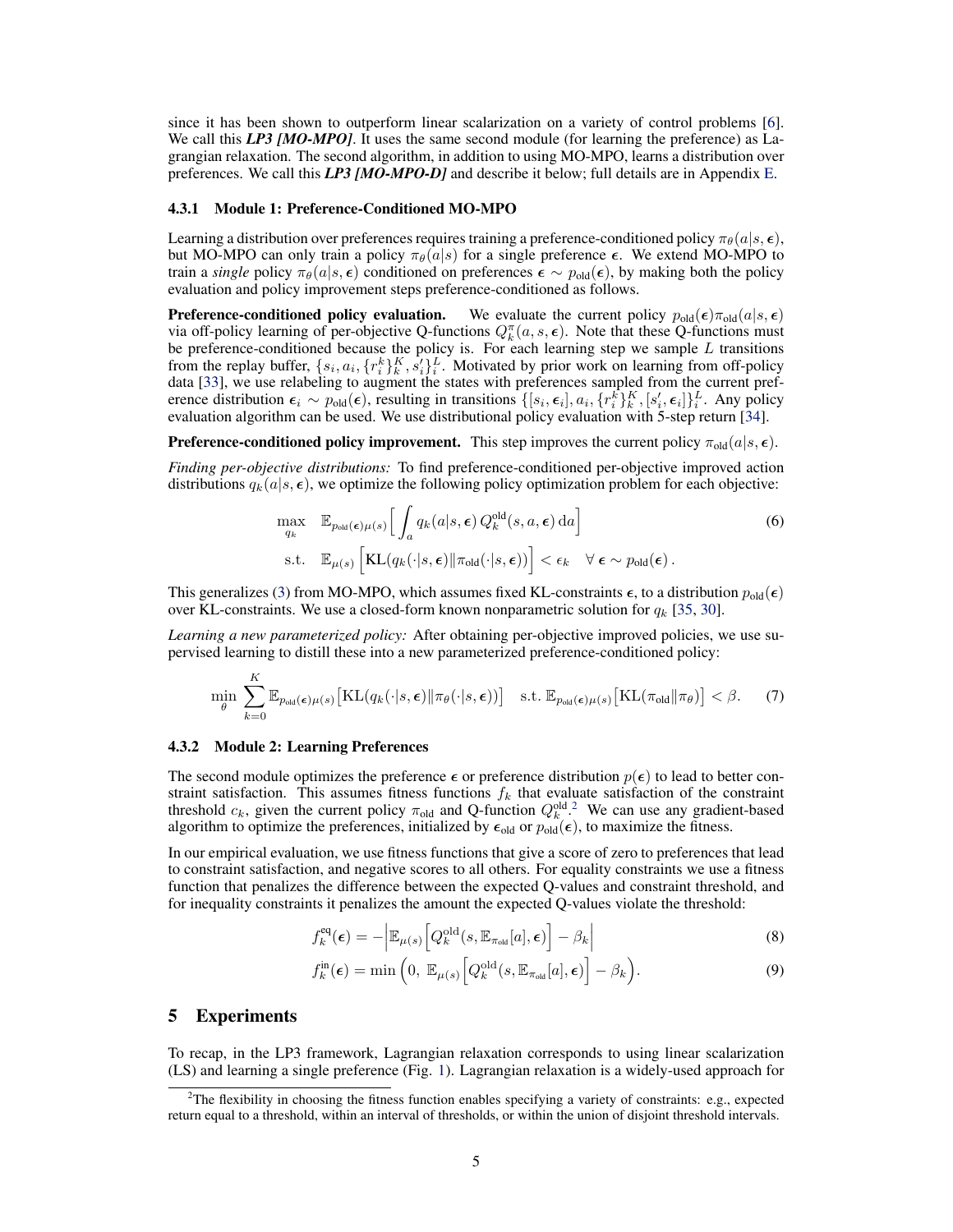<span id="page-5-0"></span>Figure 2: In a toy domain, we trained policies for four different constraints on  $r_2$  per task. When the Pareto front is concave (right), the LP3 [LS] baseline cannot recover the optimal solutions, whereas LP3  $\approx$ [MO-MPO] can. This is because LP3 [LS] relies on linear scalarization (LS), which fundamentally can-not find solutions on concave Pareto fronts [\[36\]](#page-10-0).  $-4$  −2 0

 $-1500$  0

action norm cost

humanoid run

 $-1000$  0

humanoid walk

0 L

500

task reward

1000



Figure 3: Using MO-MPO (circles) for Module 1 results in better policies than using LS (triangles), for hardto-satisfy constraints. These plots show the performance of policies trained on different constraint thresholds. Each point denotes the task reward and cost of a fully-trained policy; points above and to the right are better. The LP3 [LS] baseline struggles to find policies that perform well on both the task and cost. LP3 [LS] also cannot find solutions on a concave Pareto front (humanoid walk) and takes longer to learn the task (run, mid-training).

constrained RL because of its simplicity and effectiveness [\[22,](#page-9-0) [12\]](#page-8-0). We proposed two novel changes: 1) using MO-MPO instead of LS in Module 1, and 2) learning a distribution over preferences rather than a single preference in Module 2. In our empirical evaluation, we first run ablation studies that study the impact of each of these changes. Then, we run further experiments with LP3 [MO-MPO-D], that combines both improvements. The main baseline we compare against is *LP3 [LS]*, which uses MPO [\[30\]](#page-9-0) to optimize the Lagrangian dual objective [\(2\)](#page-2-0). This is a strong Lagrangian-based baseline that obtains state-of-the-art results on benchmark constrained RL tasks (Appendix [C.2\)](#page--1-0).

Implementation. We train Gaussian policies parameterized by neural networks. Our implementations are based on the open-sourced MPO and MO-MPO in Acme [\[37\]](#page-10-0). For LP3 [MO-MPO-D], we learn a separate distribution per preference  $\epsilon_k$ , initialized to uniform. We choose to use a discrete distribution because it is flexible and interpretable. Unless otherwise mentioned, we use [\(9\)](#page-4-0) as the fitness function for LP3 [MO-MPO] and use [\(8\)](#page-4-0) for LP3 [MO-MPO-D]—so that it converges to a single policy, rather than a set of policies, for easier comparison with the single-preference approaches. We sweep over hyperparameters for each approach; details are in Appendix [A.](#page--1-0)

## 5.1 Module 1: Linear Scalarization vs. MO-MPO

To first assess the impact of using MO-MPO instead of linear scalarization, we compare LP3 [MO-MPO] against LP3 [LS] across several domains. LP3 [LS] is an ablation of LP3 [MO-MPO] with respect to Module 1; both learn a single preference in the same way for Module 2.

Toy Domain. First, we consider a toy domain with a continuous action ( $a \in \mathbb{R}$ ) and two objectives  $(r(a) \in \mathbb{R}^2)$ . The constraint is on  $r_2(a)$ . For the reward, we use either the Schaffer or Fonseca-Fleming function, which are standard test functions in multi-objective optimization [\[38\]](#page-10-0). For each function, we train policies for four constraint thresholds. For Schaffer, both approaches find the optimal solutions. However, for Fonseca-Fleming, which has a concave Pareto front, only LP3 [MO-MPO] can find all optimal solutions (Fig. 2, right). LP3 [LS] only finds solutions at the two extremes, even after tuning the learning rate. This is likely because linear scalarization cannot find solutions on the concave portions of a Pareto front [\[36\]](#page-10-0). Even in this simple setting, we can see the potential advantages of using MO-MPO over linear scalarization, in Module 1 of LP3.

Humanoid. We next consider two high-dimensional locomotion tasks, humanoid run and walk from the DeepMind Control Suite [\[39\]](#page-10-0). The constraint is imposed on the expected negative control norm (i.e.,  $-\|a\|_2$ ), which roughly captures the "energy" expended by the agent.

We train policies using LP3 [LS] and LP3 [MO-MPO] for a variety of constraint thresholds. We plot the average task reward and cost for the fully-trained policies in Fig. 3. LP3 [MO-MPO] finds higher-quality solutions for both tasks, especially for walk, which may be because its ground-truth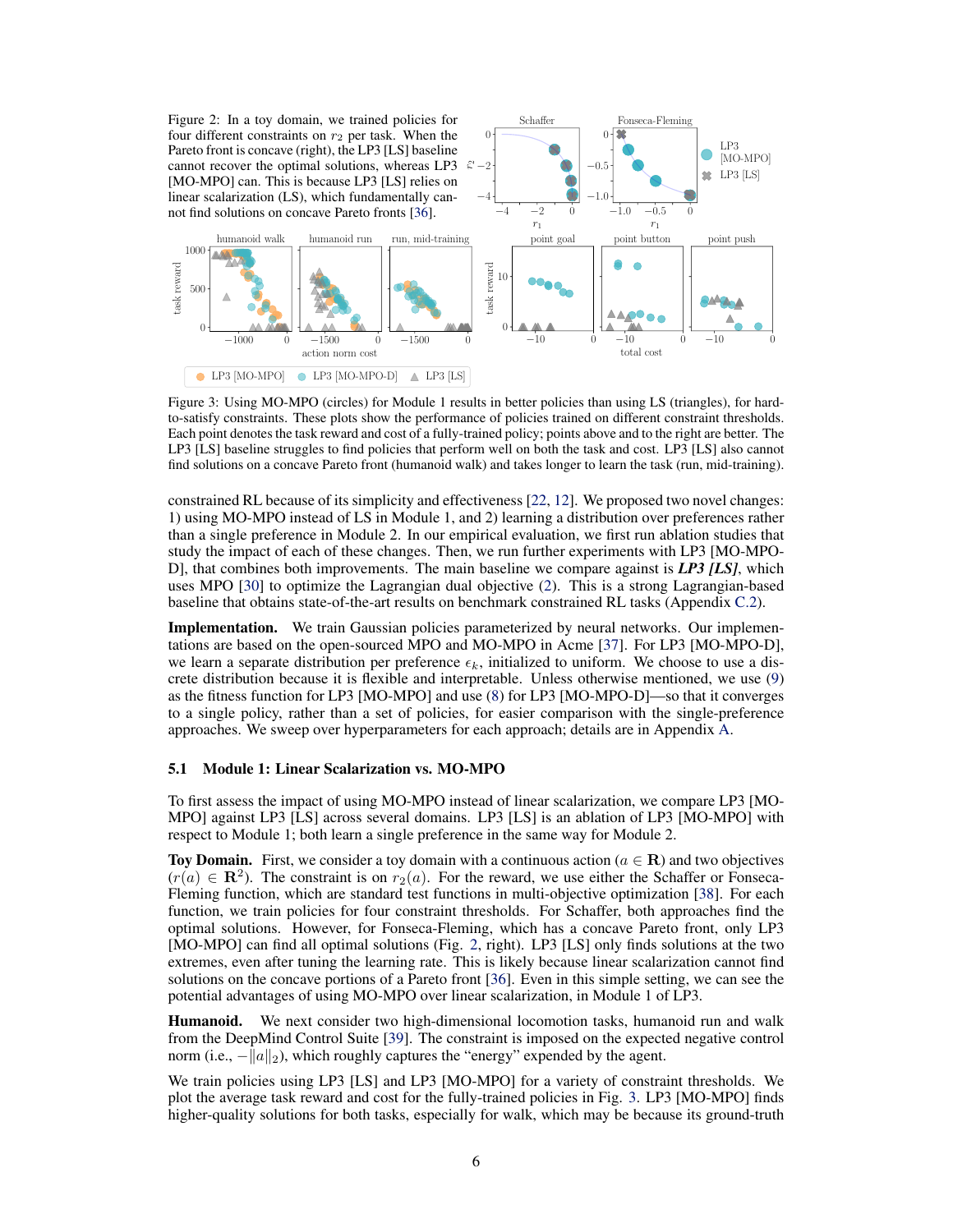| Task                   | Algorithm                                       | Task                                                        | Cost                                                                                        | <b>Task</b>             | Algorithm                                           | Task                                                      |                 |
|------------------------|-------------------------------------------------|-------------------------------------------------------------|---------------------------------------------------------------------------------------------|-------------------------|-----------------------------------------------------|-----------------------------------------------------------|-----------------|
| cartpole<br>swingup    | MetaL<br>D4PG-Lag<br>LP3 [LS]<br>LP3 [MO-MPO-D] | $850 \pm 1*$<br>$376 \pm 41*$<br>$166 \pm 20*$<br>$871 + 4$ | $-342 + 1*$<br>$-199 \pm 29*$<br>$-293 \pm 108^{\dagger}$<br>$-80 \pm 4$                    | quadruped MetaL<br>walk | D4PG-Lag<br>LP3 [LS]<br>LP3 [MO-MPO-D] $1000 \pm 0$ | $999 \pm 0*$<br>$999 \pm 0*$<br>$1000 \pm 0$              |                 |
| humanoid MetaL<br>walk | D4PG-Lag<br>$LP3$ $[LS]$<br>LP3 [MO-MPO-D]      | $659 \pm 54*$<br>$571 \pm 53*$<br>$828 \pm 28$              | $-368.3 \pm 26*$<br>$-361.3 \pm 19*$<br>668 ± 149 $-104.3 \pm 41$ <sup>T</sup><br>$-32 + 3$ | walker<br>walk          | MetaL<br>D4PG-Lag<br>$LP3$ $[LS]$<br>LP3 [MO-MPO-D] | $966 \pm 0*$<br>$905 \pm 11*$<br>$983 + 1$<br>$983 \pm 0$ | $-164.1 \pm 9*$ |

Table 1: On RWRL tasks, LP3 [MO-MPO-D] achieves better task reward *and* cost than other algorithms. The bounds are on standard error. Results for MetaL and D4PG-Lag are from [\[5\]](#page-8-0); both rely on linear scalarization. \* ( $p \le 0.05$ ) and  $\dagger$  ( $p \le 0.1$ ) indicate significance based on Welch's t-test, compared to LP3 [MO-MPO-D].

Pareto front is concave. LP3 [MO-MPO] is also more sample efficient: for humanoid run, mid-way through training LP3 [MO-MPO] policies obtain moderate task reward, while LP3 [LS] policies have not learned the task at all (Fig. [3,](#page-5-0) "run, mid-training"). This could be because LP3 [MO-MPO] can optimize for both objectives at once, whereas LP3 [LS] cannot (see analysis in Appendix [C.4\)](#page--1-0).

#### 5.2 Module 2: Single Preference vs. Distribution over Preferences

We combine MO-MPO, because it outperforms linear scalarization, with learning a distribution over preferences to obtain LP3 [MO-MPO-D]. LP3 [MO-MPO] is an ablation of LP3 [MO-MPO-D] with respect to Module 2. For humanoid, both approaches perform similarly (Fig. [3\)](#page-5-0).

A key advantage of using LP3 [MO-MPO-D], as opposed to single-preference approaches, is the ability to solve a CMO-MDP and discover a *set* of constraint-satisfying non-dominated solutions, rather than finding a single solution. This is useful because in practice, we may not know the true constraint ahead of time, and would thus prefer to see several options along the Pareto front. We evaluate this in the following section on a task with three objectives, two of which are constrained.

#### 5.3 Evaluation of Full Algorithm

Finally, we focus on comparing LP3 [MO-MPO-D], which combines both improvements, against existing approaches in the literature, as well as our LP3 [LS], a strong Lagrangian-based approach.

RWRL. We use the same four Real World RL (RWRL) [\[40\]](#page-10-0) tasks and constraints used by Calian et al. [\[5\]](#page-8-0), and we compare against the algorithms evaluated in that work (described in Appendix [B.5\)](#page--1-0). The cost is binary and depends on the task, e.g., for humanoid walk, the cost is  $-1$  if the joint angles are outside of a specified range, and 0 otherwise. For each task, we used LP3 [MO-MPO-D] and LP3 [LS] to train five policies with different random initializations. LP3[MO-MPO-D] performs best on three out of four tasks, incurring less cost while achieving on-par or better task reward (Table 1).

Safety Gym. From OpenAI Safety Gym [\[22\]](#page-9-0), we use the Level 2 point mass tasks: goal, button, and push. There is a sparse reward for either reaching a goal location or pushing a box to a goal. There is a cost for running into or over objects. On two out of the three tasks, LP3 [MO-MPO-D] finds better solutions than LP3 [LS], on harder-to-satisfy constraint thresholds (Fig. [3\)](#page-5-0). For point push and for easier-to-satisfy constraint thresholds, LP3 [LS] performs on par with LP3 [MO-MPO-D] (see Appendix [C\)](#page--1-0). We hypothesize this is because when meeting the constraint does not conflict much with the task objective, it is easier to find high-task-reward solutions that incur small cost.

Robot. We created a simulated robot manipulation task with the Sawyer arm, with a sparse reward for reaching a green block and pushing it to a target position. There is a cost for either the gripper or green block colliding with the yellow block (Fig. [4,](#page-7-0) left). On this task, LP3 [MO-MPO-D] and LP3 [LS] converge to similar task performance and constraint satisfaction, but LP3 [LS] takes about twice as many actor steps to do so (Fig. [4\)](#page-7-0). This is likely due to the use of MO-MPO in Module 1—recall that in the first ablation study, this improved sample efficiency in humanoid run (Sec. [5.1\)](#page-5-0).

Multiple Constraints. We also evaluate on tasks with three and four objectives: walker run and humanoid walk from the Control Suite. In walker run, there are three objectives: a torso height reward, a moving forward reward, and a cost for energy usage (captured by negative control norm). In humanoid walk, there are four objectives: the task reward (from the standard Control Suite task), a moving forward reward, a moving left reward, and a cost for energy usage.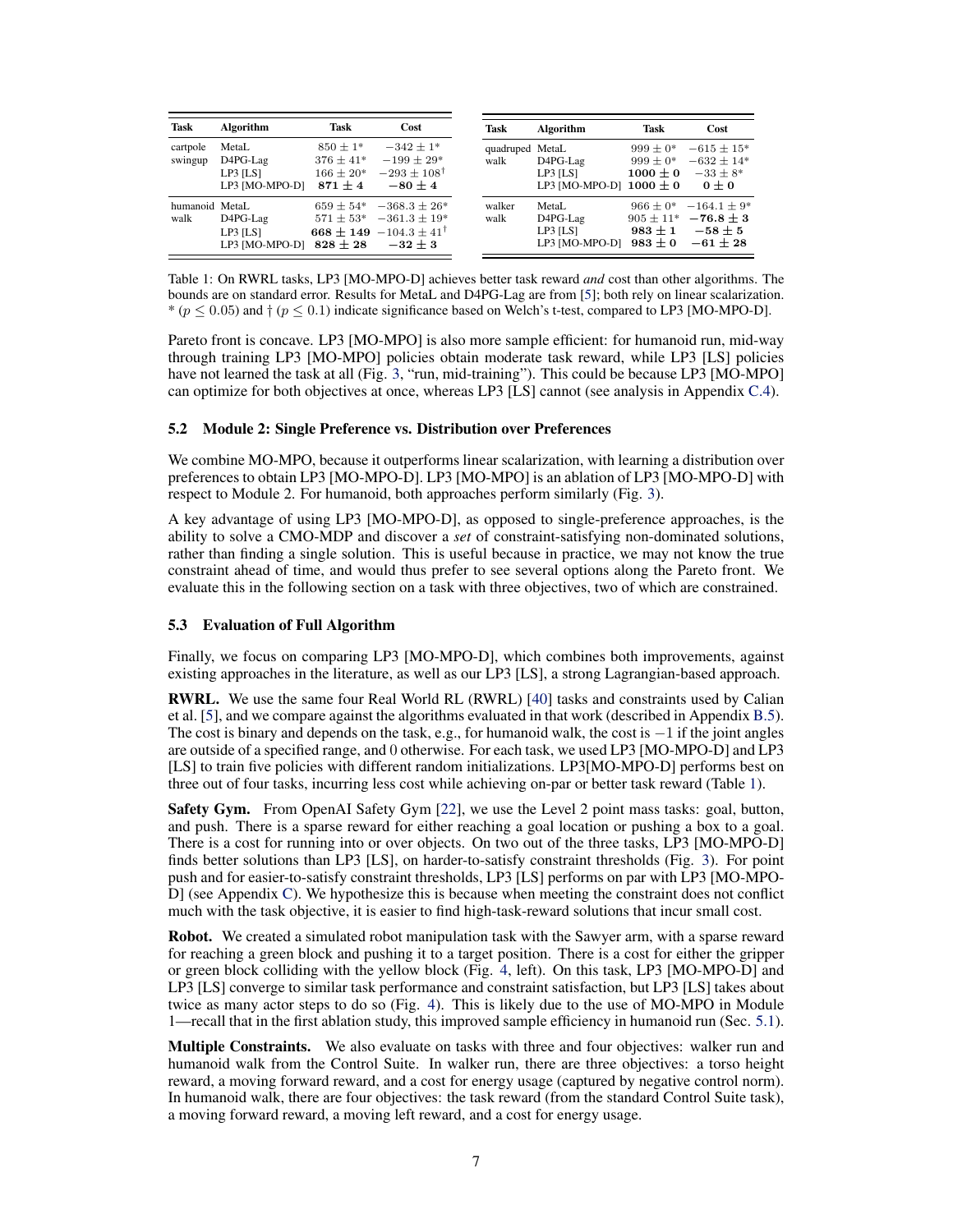<span id="page-7-0"></span>

Figure 4: On the robot push task, LP3 [LS] is much less sample-efficient: it takes about twice as many actor steps to converge to similar task and cost performance as LP3 [MO-MPO-D]. β denotes the constraint threshold.



Figure 5: For walker run (left) and humanoid walk (right), we use LP3 [MO-MPO-D] to train policies that learn a portion of the Pareto front. Walker has three objectives and humanoid has four objectives; both tasks have inequality constraints on two objectives. These plots shows the Pareto front for one random seed; Appendix [C.6](#page--1-0) contains plots for two others. The dashed lines indicate the constraint threshold. We evaluate each fully-trained policy by conditioning on learned preferences: for each objective with a constraint, we select preferences at evenly-spaced percentiles from its learned distribution and use the median preference for the other objectives. Since we can only plot two objectives at a time, we use color to indicate the value of another. For humanoid walk, the not-plotted fourth objective (task reward) has near-maximum reward regardless of the preference.

For both tasks, we set inequality constraints on moving and energy usage. We use LP3 [MO-MPO-D] to train preference-conditioned policies using the fitness function [\(9\)](#page-4-0). These policies learn a portion of the Pareto front that satisfies the constraints (Fig. 5), which is useful when the constraint is soft or not known exactly a piori. For humanoid walk, the agent learns to smoothly interpolate between walking left and walking forward (Fig. 5, right-most plot). In this task, walking left is a more challenging gait and would not likely emerge naturally without a constraint on this objective.

Appendix [C](#page--1-0) contains further experiments and analysis, including on constraint satisfaction (Appendix [C.5\)](#page--1-0) and evaluation with multiple random seeds per constraint threshold (Appendix [C.7\)](#page--1-0).

## 6 Conclusion and Future Work

In this paper, we proposed to formulate constrained RL as a constrained multi-objective MDP. Based on this multi-objective perspective, we described a general framework, LP3, for solving constrained RL problems. We used this perspective to introduce two new algorithms: 1) using a better multiobjective RL algorithm, MO-MPO, instead of linear scalarization; and 2) learning a distribution over preferences instead of a single preference, to find a set of constraint-satisfying non-dominated policies. For safe RL, one could initialize the preference distribution to prioritize minimizing cost.

This work has several limitations. One is that LP3 [MO-MPO(-D)] has not been validated yet on a real robot platform. However, MPO with Lagrangian relaxation has been successfully run on robots [e.g. [14\]](#page-8-0), and our ablation study suggests LP3 [MO-MPO] should perform at least as well. Another limitation is that LP3 depends on accurate policy evaluation to ensure constraint satisfaction, because it relies on Q-value estimates to learn preferences. The preference learning rate cannot be too high, otherwise the distribution will converge based on Q-values estimates for a partiallytrained policy—which may not accurately reflect which preferences will lead to constraint satisfaction for the fully-trained policy. In addition, using a discrete distribution for the preferences requires that its support includes preferences that satisfy the constraint threshold. Finally, a limitation is that we focus on problems with up to four objectives. In principle, LP3 [MO-MPO-D] can be scaled up to more objectives with minimal additional computational cost, and this can be easily parallelized. However, the more objectives there are that are in conflict with each other, the more difficult the problem is. It would be valuable to investigate performance on these problems in future work.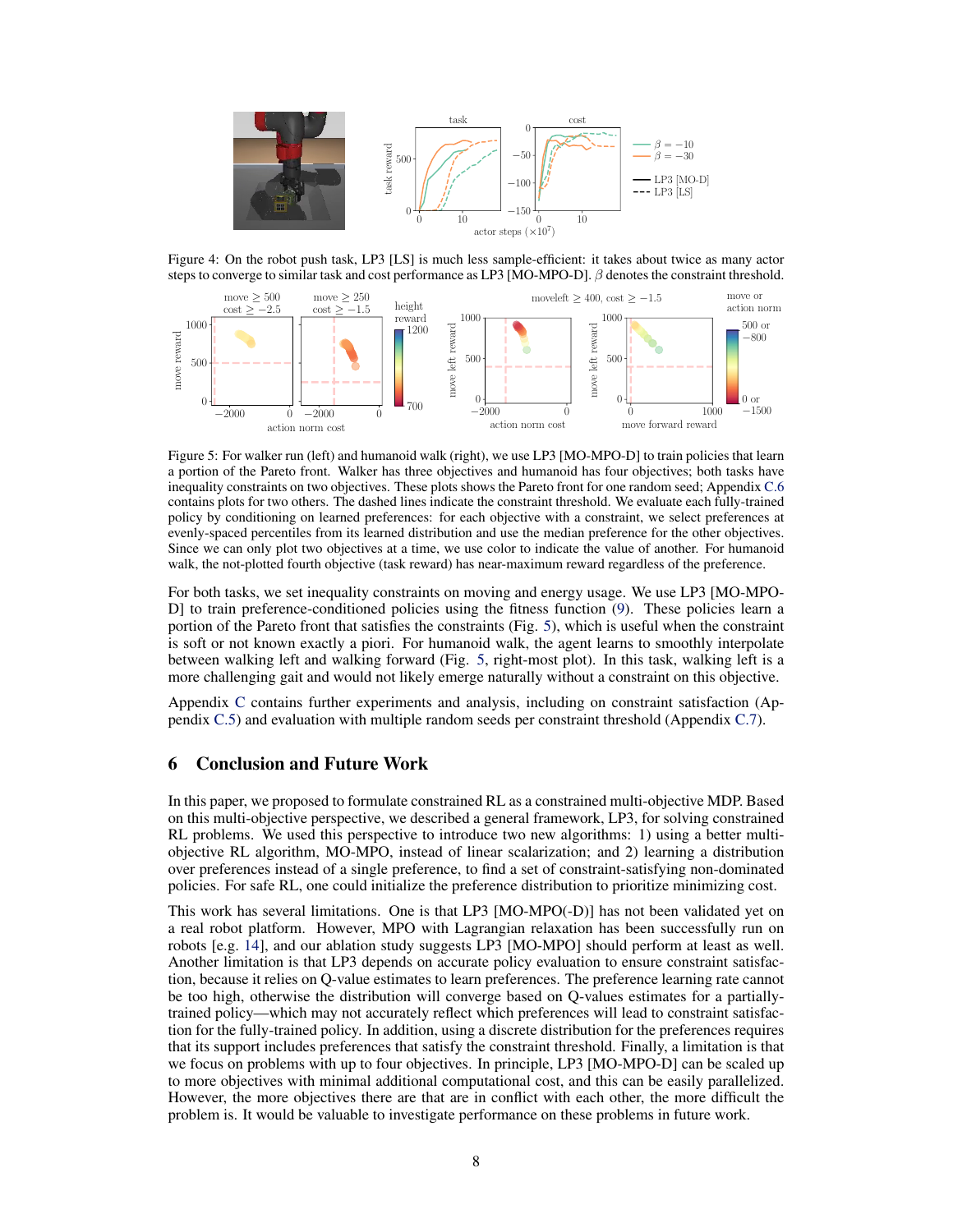#### <span id="page-8-0"></span>Acknowledgments

The authors would like to thank Dan Calian, Andrea Huber, Leslie Fritz, Christopher Schuster, the Control Team, the REAL Team, and many others at DeepMind for their helpful feedback and support for this paper. We would also like to thank our anonymous reviewers for their valuable feedback.

## References

- [1] G. Dulac-Arnold, D. Mankowitz, and T. Hester. Challenges of real-world reinforcement learning. *arXiv preprint arXiv:1904.12901*, 2019.
- [2] N. Lazic, C. Boutilier, T. Lu, E. Wong, B. Roy, M. Ryu, and G. Imwalle. Data center cooling using model-predictive control. In *Advances in Neural Information Processing Systems 31*, 2018.
- [3] E. Altman. *Constrained Markov Decision Processes*. CRC Press, 1999. ISBN 9780849303821.
- [4] D. P. Bertsekas. *Nonlinear Programming*. Athena Scientific, 2 edition, 1999.
- [5] D. A. Calian, D. J. Mankowitz, T. Zahavy, Z. Xu, J. Oh, N. Levine, and T. Mann. Balancing constraints and rewards with meta-gradient d4pg. *Proceedings of the Ninth International Conference on Learning Representations (ICLR)*, 2021.
- [6] A. Abdolmaleki, S. H. Huang, L. Hasenclever, M. Neunert, F. Song, M. Zambelli, M. F. Martins, N. Heess, R. Hadsell, and M. Reidmiller. A distributional view on multi-objective policy optimization. In *Proceedings of the 37th International Conference on Machine Learning (ICML)*, 2020.
- [7] P. S. Thomas, B. C. da Silva, A. G. Barto, S. Giguere, Y. Brun, and E. Brunskill. Preventing undesirable behavior of intelligent machines. *Science*, 366(6468):999–1004, 2019.
- [8] H. Le, C. Voloshin, and Y. Yue. Batch policy learning under constraints. In *Proceedings of the 36th International Conference on Machine Learning (ICML)*, 2019.
- [9] C. Tessler, D. J. Mankowitz, and S. Mannor. Reward constrained policy optimization. In *Proceedings of the 7th International Conference on Learning Representations (ICLR)*, 2019.
- [10] S. Paternain, L. Chamon, M. Calvo-Fullana, and A. Ribeiro. Constrained reinforcement learning has zero duality gap. In *Advances in Neural Information Processing Systems 32*, 2019.
- [11] M. Yu, Z. Yang, M. Kolar, and Z. Wang. Convergent policy optimization for safe reinforcement learning. In *Advances in Neural Information Processing Systems 32*, 2019.
- [12] A. Stooke, J. Achiam, and P. Abbeel. Responsive safety in reinforcement learning by pid lagrangian methods. In *Proceedings of the 37th International Conference on Machine Learning (ICML)*, 2020.
- [13] S. Miryoosefi, K. Brantley, H. Daume III, M. Dudik, and R. E. Schapire. Reinforcement learning with convex constraints. In *Advances in Neural Information Processing Systems 32*, 2019.
- [14] S. Bohez, A. Abdolmaleki, M. Neunert, J. Buchli, N. Heess, and R. Hadsell. Value constrained model-free continuous control. *arXiv preprint arXiv:1902.04623*, 2019.
- [15] J. García and F. Fernández. A comprehensive survey on safe reinforcement learning. *Journal of Machine Learning Research*, 16(1):1437–1480, 2015.
- [16] J. Achiam, D. Held, A. Tamar, and P. Abbeel. Constrained policy optimization. In *Proceedings of the 34th International Conference on Machine Learning (ICML)*, 2017.
- [17] F. Berkenkamp, M. Turchetta, A. Schoellig, and A. Krause. Safe model-based reinforcement learning with stability guarantees. In *Advances in Neural Information Processing Systems 30*, 2017.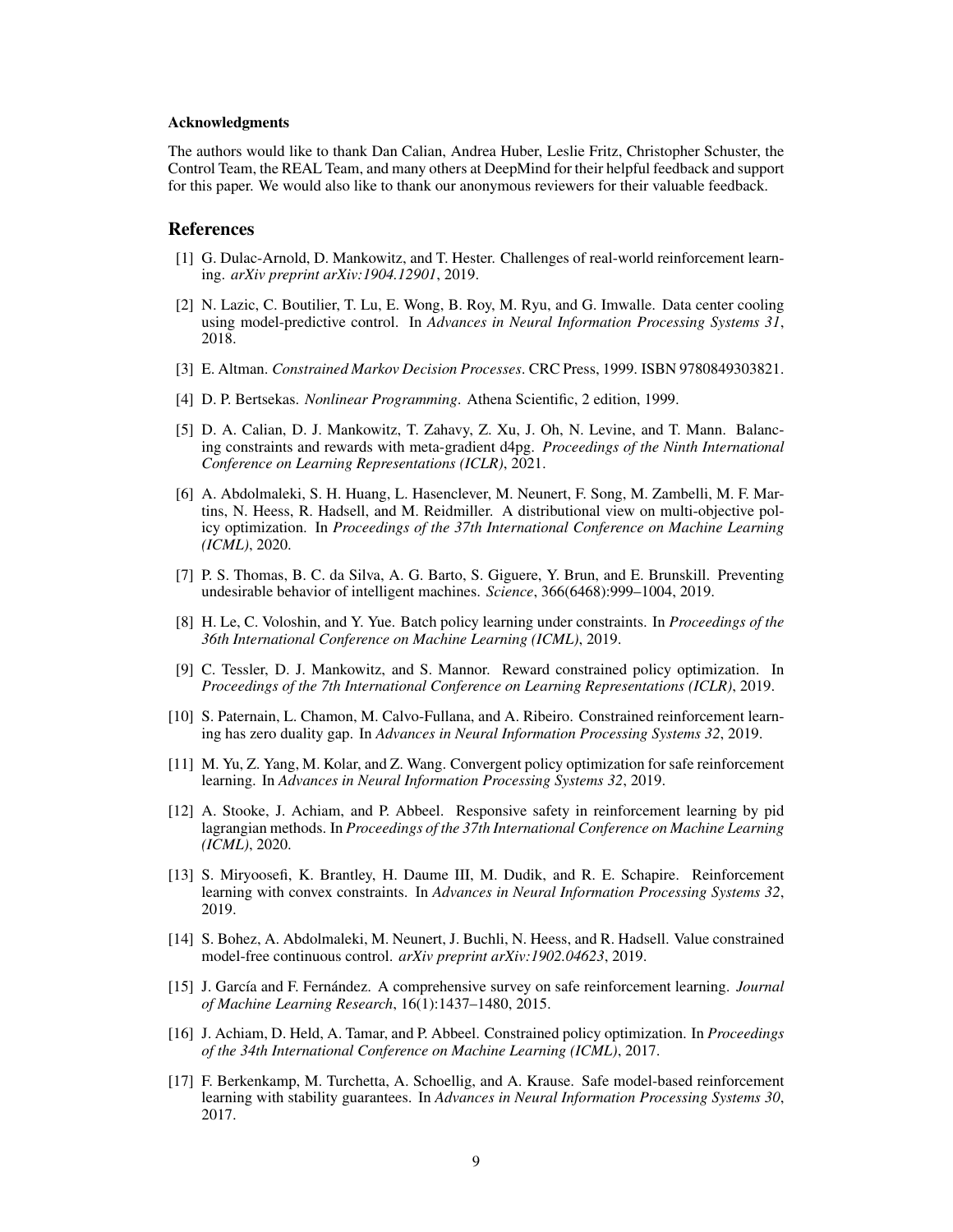- <span id="page-9-0"></span>[18] Y. Chow, O. Nachum, E. Duenez-Guzman, and M. Ghavamzadeh. A Lyapunov-based approach to safe reinforcement learning. In *Advances in Neural Information Processing Systems 31*, pages 8092–8101, 2018.
- [19] Y. Chow, O. Nachum, A. Faust, E. Duenez-Guzman, and M. Ghavamzadeh. Lyapunov-based safe policy optimization for continuous control. *arXiv preprint arXiv:1901.10031*, 2019.
- [20] T.-Y. Yang, J. Rosca, K. Narasimhan, and P. J. Ramadge. Projection-based constrained policy optimization. In *Proceedings of the Eighth International Conference on Learning Representations (ICLR)*, 2020.
- [21] Y. Zhang, Q. Vuong, and K. W. Ross. First order optimization in policy space for constrained deep reinforcement learning. *arXiv preprint arXiv:2002.06506*, 2020.
- [22] A. Ray, J. Achiam, and D. Amodei. Benchmarking Safe Exploration in Deep Reinforcement Learning. 2019.
- [23] D. M. Roijers, P. Vamplew, S. Whiteson, and R. Dazeley. A survey of multi-objective sequential decision-making. *Journal of Artificial Intelligence Research*, 48(1):67–113, 2013.
- [24] G. Tesauro, R. Das, H. Chan, J. Kephart, D. Levine, F. Rawson, and C. Lefurgy. Managing power consumption and performance of computing systems using reinforcement learning. In *Advances in Neural Information Processing Systems*, pages 1497–1504, 2008.
- [25] K. Van Moffaert, M. M. Drugan, and A. Nowe. Scalarized multi-objective reinforcement learn- ´ ing: Novel design techniques. In *2013 IEEE Symposium on Adaptive Dynamic Programming and Reinforcement Learning (ADPRL)*, pages 191–199. IEEE, 2013.
- [26] D. Golovin and Q. Zhang. Random hypervolume scalarizations for provable multi-objective black box optimization. In *Proceedings of the 37th International Conference on Machine Learning (ICML)*, 2020.
- [27] S. Parisi, M. Pirotta, and M. Restelli. Multi-objective reinforcement learning through continuous pareto manifold approximation. *Journal of Artificial Intelligence Research*, 57:187–227, 2016.
- [28] S. Parisi, M. Pirotta, and J. Peters. Manifold-based multi-objective policy search with sample reuse. *Neurocomputing*, 263:3–14, 2017.
- [29] J. Xu, Y. Tian, P. Ma, D. Rus, S. Sueda, and W. Matusik. Prediction-guided multi-objective reinforcement learning for continuous robot control. In *Proceedings of the 37th International Conference on Machine Learning (ICML)*, 2020.
- [30] A. Abdolmaleki, J. T. Springenberg, Y. Tassa, R. Munos, N. Heess, and M. Riedmiller. Maximum a posteriori policy optimisation. In *Proceedings of the Sixth International Conference on Learning Representations (ICLR)*, 2018.
- [31] S. Russell and A. L. Zimdars. Q-decomposition for reinforcement learning agents. In *Proceedings of the Twentieth International Conference on International Conference on Machine Learning (ICML)*, pages 656–663, 2003.
- [32] D. Ghosh, M. C. Machado, and N. L. Roux. An operator view of policy gradient methods. *CoRR*, abs/2006.11266, 2020. URL <https://arxiv.org/abs/2006.11266>.
- [33] M. Andrychowicz, F. Wolski, A. Ray, J. Schneider, R. Fong, P. Welinder, B. Mc-Grew, J. Tobin, O. Pieter Abbeel, and W. Zaremba. Hindsight experience replay. In I. Guyon, U. V. Luxburg, S. Bengio, H. Wallach, R. Fergus, S. Vishwanathan, and R. Garnett, editors, *Advances in Neural Information Processing Systems*, volume 30. Curran Associates, Inc., 2017. URL [https://proceedings.neurips.cc/paper/2017/file/](https://proceedings.neurips.cc/paper/2017/file/453fadbd8a1a3af50a9df4df899537b5-Paper.pdf) [453fadbd8a1a3af50a9df4df899537b5-Paper.pdf](https://proceedings.neurips.cc/paper/2017/file/453fadbd8a1a3af50a9df4df899537b5-Paper.pdf).
- [34] G. Barth-Maron, M. W. Hoffman, D. Budden, W. Dabney, D. Horgan, D. TB, A. Muldal, N. Heess, and T. Lillicrap. Distributional policy gradients. In *International Conference on Learning Representations (ICLR)*, 2018.